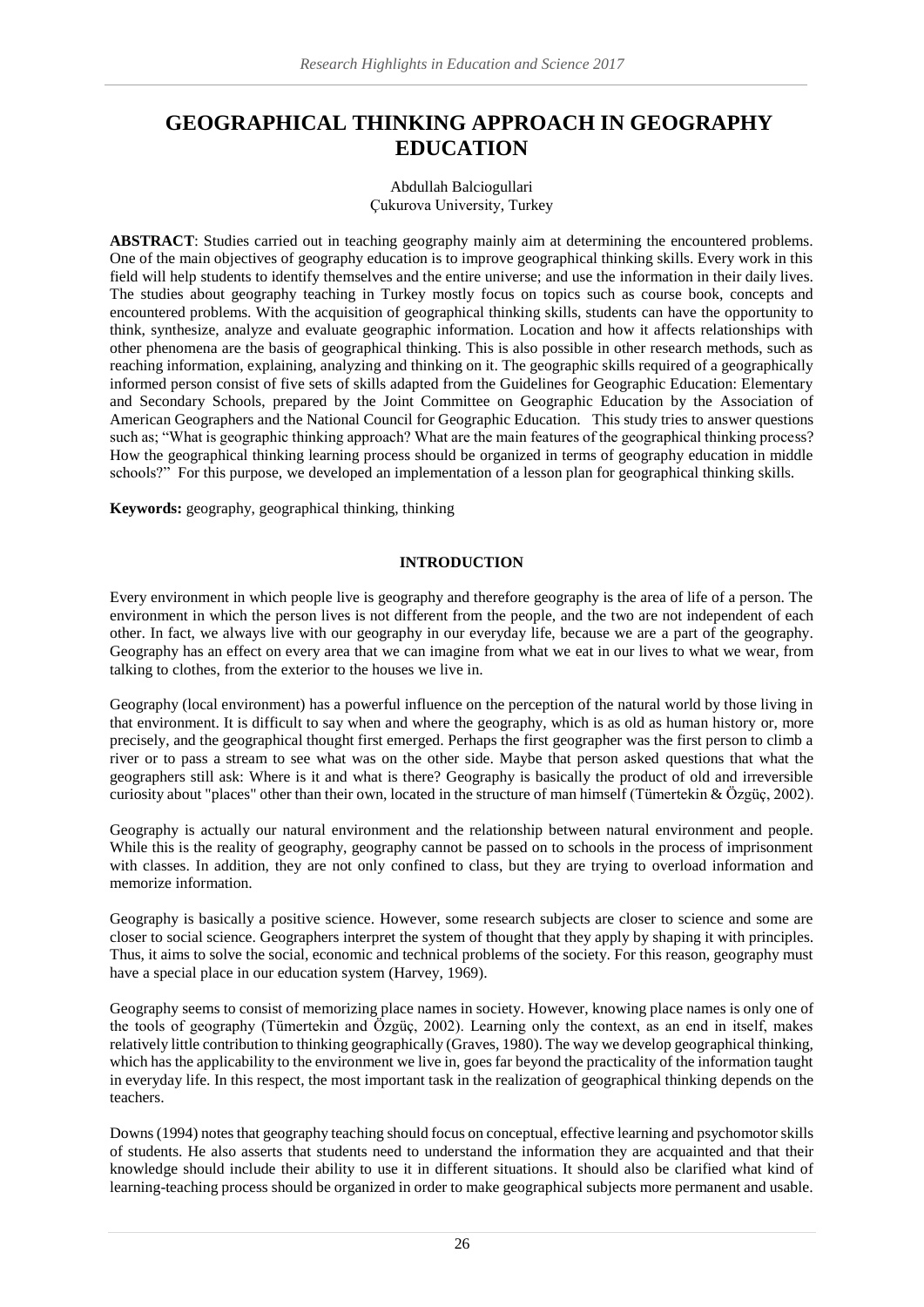In fact, the development of geographical thinking skills in students is one of the main objectives of geography teaching. Therefore, the ability to establish relationships between geographical incidents, to bring students own interpretation into the events by taking advantage of different information and to evaluate them must be required from the students. These skills are also geographical thinking skills. In their research, Gersmehl and Gersmehl (2007) found that students with geographical thinking skills did not have any difficulty in solving any problems they had not encountered before. Geographical thinking provides a unique and powerful way of observing the world and establishing links from the local to the global scale (Jackson, 2006).

A full and healthy geography education enables us to better understand our connection with other people around the world, our relationship with the environment, and skills, knowledge, concepts and foundations that help us understand ourselves. Geography leads us in thinking, critical thinking and problem solving in the decision-making phase (Barth and Demirtas, 1997). Geography must be the center of life in order to have geographical thinking skills and to be able to direct human life (Thomas, 2011). Geographical thinking skills provide students with information processing, reasoning, interrogation and evaluation. All of these lead students to think and develop lifelong learning (Fisher and Binns, 2016). With geographical thinking, students can think about how and why places have changed over time (Newman and O-Neill-Jones, 2016).

## **Application of Geographical Thinking Skills Approach in Geography Education**

One of the main objectives of teaching geography of education system today is to use geographical skills rather than memorizing geographical information. It is therefore possible through an educational environment that establishes the causality relationship between reading and understanding by reading geographical realities, evaluating different aspects of events and improving their own interpretations and views. One of these ways is the use of geographical thinking skills. It is closely related to the students' ability to adapt to life, their environment and their observations and, as far as possible, to learn and use ways to achieve results by establishing cause-effect relationships between events. For this reason, students should acquire the habit of thinking objectively and making correct decisions in case of events and situations by examining their environment with scientific methods in geography lessons. From the above general statement, it is clear that the geography lessons should include selection, investigation, accessing knowledge, choosing among the many knowledge that can be used. In geography lessons, geographical thinking skills come at the forefront of the methods that students can use to transfer their knowledge and skills to daily life and cope with the problems they encounter in everyday life. It is thought that many problems related to teaching this area can be solved by bringing geographical thinking skills that are so important in geography teaching in class environment.

As it can be understood from the above general explanations, geography lessons are at first place in educating individuals who can think, understand and inquire. Geographical thinking skills are take place near the top methods that students can use to cope with the problems they encounter. Geographic skills provide the necessary tools and techniques for us to think geographically. They are central to geography's distinctive approach to understanding physical Earth, human patterns and processes. Geographic skills are used in making decisions important to everyday life. The geographic skills required of a geographically informed person consist of five sets of skills adapted from the Guidelines for Geographic Education: Elementary and Secondary Schools, prepared by the Joint Committee on Geographic Education by the Association of American Geographers and the National Council for Geographic Education. These stages are also known as geographic inquiry (ESRI, 2003). These are;

- 1. Asking Geographic Questions
- 2. Acquiring Geographic Information
- 3. Organizing Geographic Information
- 4. Analysing Geographic Information
- 5. Answering Geographic Questions

## **Steps for Geography Thinking Skills**

#### *1. Geographical Thinking Skills Preparation Step:*

This step ensures that students have an overall view of the given text. During the preparation phase students are provided with information on the text, maps, charts and pictures of the students and the general structure of the subject. They are asked to write one or two sentences about what the subject of the text is and what information it contains.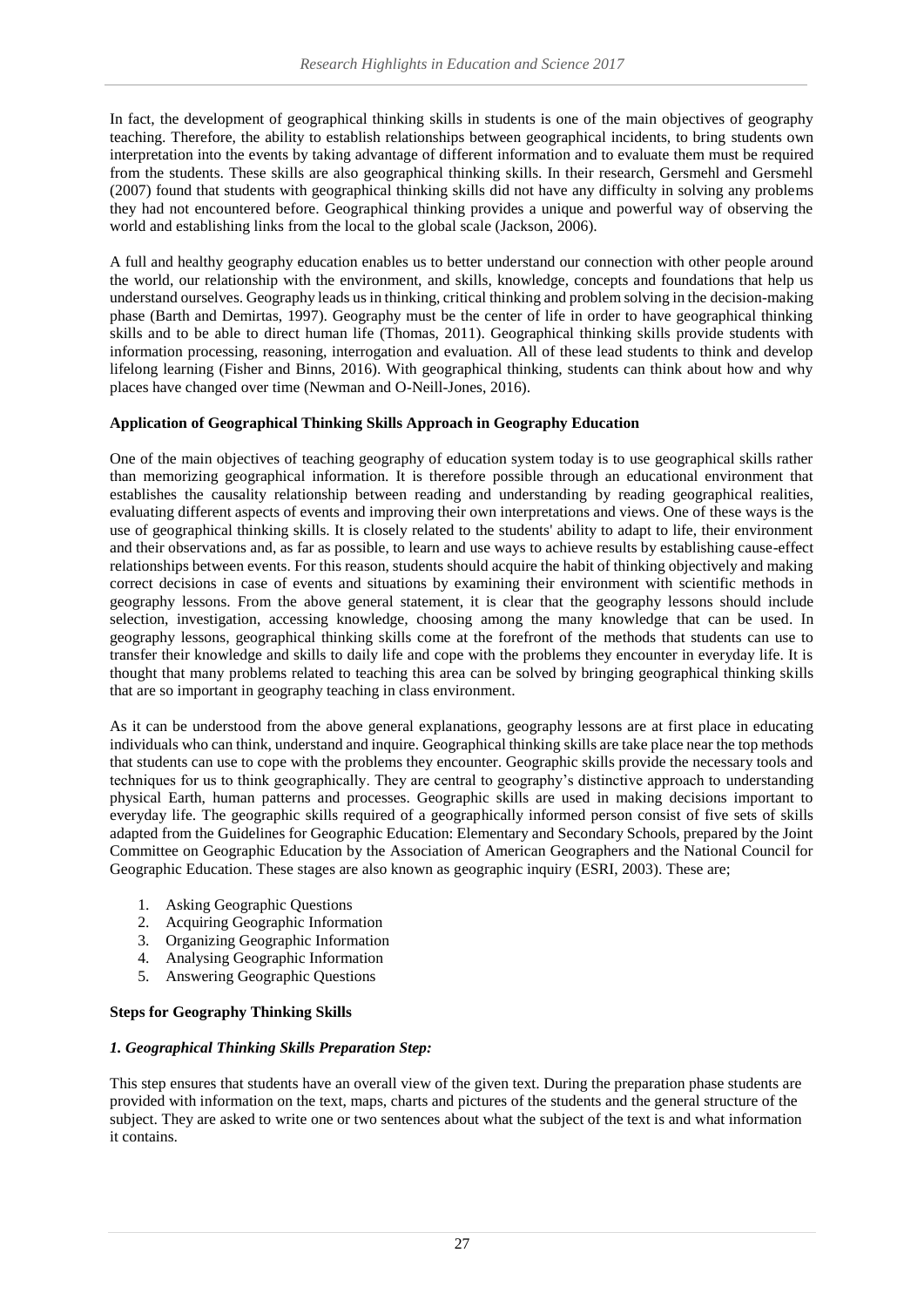### *2. Geographical Questioning Step:*

This step is the step for students to prepare effective geographical questions about the text. For this, they use the words of the question by performing the necessary studies on the paper given first. Later, questions are asked to text, maps, tables and graphics with the help of the teacher. The students are asked to write these prepared questions under the text. Successful geographical surveys involve asking and thinking about geographical facts and causes of events, where and how they have come to fruition. Geographical questions can be such questions; Where is this (geographical phenomenon) located? Why is it there? What is it about? What does it look like? Questions should be in the framework of such as.

- 1. Where is this place?
- 2. What does this place look like? What does it look like?
- 3. Why is this place similar to this?
- 4. How is this place linked to other places?
- 5. Does this change location? How?
- 6. How is it to live in this place?
- 7. How does this place look or differ from another place?

These questions are important for the development of students' geographical inquiry skills. In addition, geographical and non-geographical questions should be given together so that students are asked to distinguish them from each other, so students are prepared to ask themselves geographical questions by distinguishing geographical from non-geographical questions. At a later stage, students can also propose solutions for problems by identifying geographical problems. For example, in students' lessons, "why does this piece of land, region or country look like this? Why are these mountains here? Why is the shape of these mountains like this? Why do people like them around?

Regarding geographical questions, students should be able to plan and organize a geographical research project, a problem, a research question or hypothesis, and identify the source of information.

- 1. Prepare geographical questions by examining a map of a region and examining the map. For example, the division of countries, the relationship between the distribution of dwellings and population, topography, and questions about the effectiveness of cities.
- 2. Prepare geographical questions by working with many charts and write information to answer them.

#### **3. Step of Obtaining Geographical Information:**

It directs students to determine ways to obtain information. To do this, students are first asked to identify the sources and sources of information related to each question and write them once. The resources that provide information to the question are determined by discussing each question and firstly students do these operations to their notebooks as to what these resources are. Then, these processes should be printed next to the problem on the board.

Students should be able to read and interpret maps of all kinds. So, using a map, they should be able to generate information for a place that they know nothing about. They should also use quantitative and qualitative methods to compile primary and secondary sources and benefit from them. Students can obtain information through surveys, fieldwork, use of various materials, and library surveys. The skills of obtaining geographical knowledge include; interviewing, systematizing the information, interpreting and reading maps and other graphics, observation and statistics. The primary sources of knowledge, particularly the field work done by students, are very important in terms of geographical research. Fieldwork includes activities such as surveying, taking photos, making observations, interviewing with people and collecting samples. Field work ensures that geographical work becomes more fun and understandable. Fieldwork is a very important activity that allows students to establish relations between physical features and human activities and to establish a connection between the outside world and the part of the school geographical knowledge they live in (Bednarz, 2003).

Secondary sources of information are written documents such as texts, maps, graphics, photographs (satellite photographs, aerial photographs, three-dimensional photographs, professional or amateur photographs), multimedia tools, newspapers, telephone directories and government publications. They bring secondary resources to the scene and a part of the geographical information is obtained from these sources.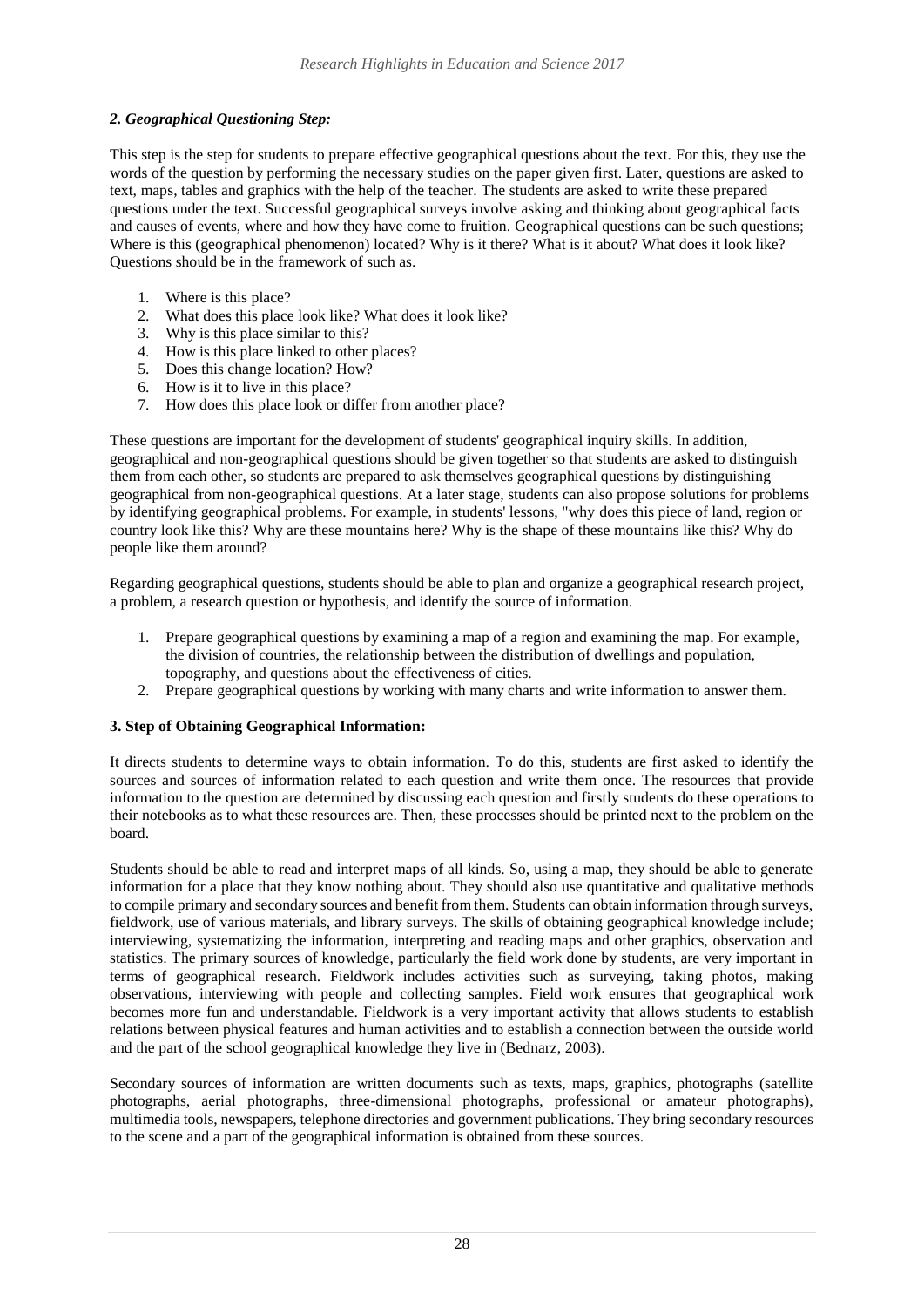Tertiary sources are mostly encyclopedic sources. Encyclopedic information is information that others have benefited from primary and secondary sources. But there is information available here that student cannot reach personally.

## *4. Step of Arranging Geographical Information:*

To be able to analyze and interpret compiled geographical information, it needs to be arranged. Information should be systematized and different types and forms of information should be classified. The information and data obtained from various sources should be organized using graphics, photographs, climate graphics, diagrams, tables, and maps.

It is a step that helps to reorganize the information obtained about the text. For this, students prepare information in the form of tables, graphs and maps or compositions of the information obtained through different sources. These studies can be made by Microsoft Excel program in table formats. The tabulated data is then translated into various graphic formats with the support of the researcher. The information should first be processed on a dumb map.

There are several ways to organize geographical information. Because of maps are the basis of geography, they are first in the arrangement of geographical information. Apart from this, using various types of graphics can make the geographic information regular. Creativity and skill have a very important place in the effective interpretation of geographical information. Creativity and skill are also influential in designing and coloring graphics, and scaling and shaping maps.

## *5. Analysis of Geographical Information Step:*

It is the step that students respond to the questions prepared in the first step by using the information that is handled and organized in various sources. Analyzing the information obtained through various sources and researches involves finding examples and establishing relationships and links. Students analyze and interpret information about meaningful examples. Students should be able to synthesize the information that they have gained via observations. They should add new information by adding information from maps, charts, diagrams, tables and other researches. They should also be able to connect with simple statistics and be able to draw conclusions.

The analysis of geographical information includes researching and relating facts, events and occurrences. Students analyze and comment on events and problems. Students can then synthesize their own observations. By using simple statistics, they can show trends, associations, and frequencies and have information about them. Sometimes it is difficult to separate the activities of organizing and analyzing geographic information from each other. But, it is possible to master knowledge of raw information by analyzing the information. Additionally, students need to carefully examine the maps to understand and compare spatial concepts and relationships (MacBeath 1997).

## *6. Steps to Answering Geographical Questions:*

A successful geographical survey should be based on compiled, organized, and analyzed knowledge and should result in a development of generalization skill. Geographical skills should be used to be able to respond to geographical questions and information should be graphically presented, based on organized information, orally or written. Firstly, interpretations, tables, graphics and maps should be interpreted to separate the necessary and non-essential information for answering. Then, the answers are prepared for the questions in the light of the information.

Geographic generalization can also be done through thinking or deduction. Thinking enhances students' ability to synthesize geographical knowledge, answer questions and enrich the debate. It includes geographic generalization, induction and deduction processes. Students use the induction approach to synthesize geographical knowledge, answer questions and arrive at results. Thinking through deductive reasoning is about identifying questions, evaluating and collecting evidence about the topic, and using them again outside the school world.

## **A Lesson Plan for Geographical Thinking Skills Approaches in Geography Courses**

# *1. Purpose of Lesson*

Provide knowledge about distribution of population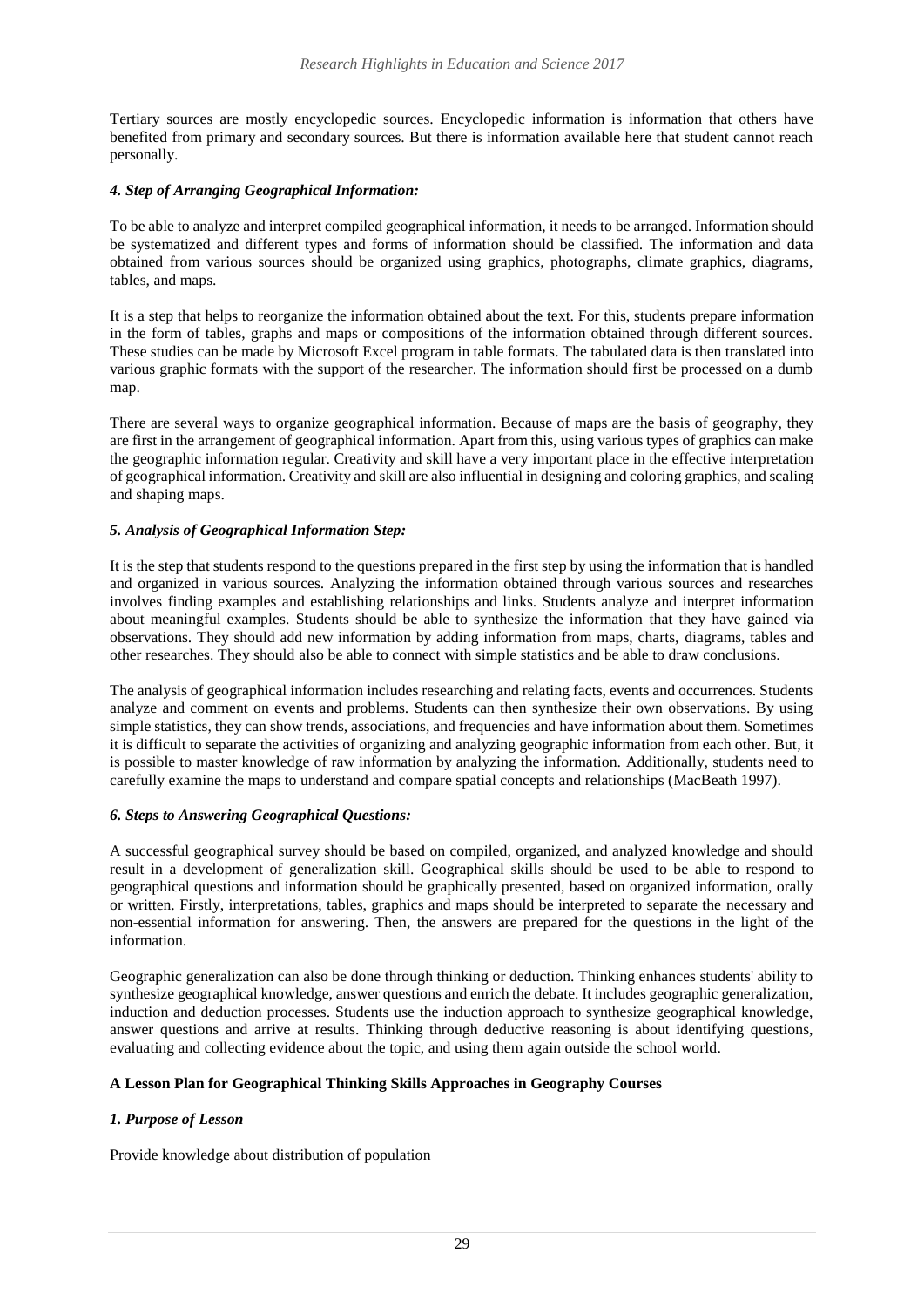#### *2. What do learners know at the end of the course?*

- 1. Distribution of population
- 2. Asking geographical questions about the distribution of population
- 3. Knowing to obtain information about population
- 4. Organizing geographic information
- 5. Analyzing the information about the distribution of the population and answer the geographical questions

#### *Preparation / First Step: Students are required to ask geographical questions. For this, students need to*

- 1. Read the text
- 2. Review the table
- 3. Review the chart
- 4. Review the title of the map and determine the theme of the map

#### *Second Step:*

The teacher leads the students to ask geographic questions. For this, teacher says, "Now let's try to work together to prepare a geographical question about Population in the World. Firstly, we will write question sentences about "Population in the World". Let's write some sample questions brawly together." Students use question words and they brawly prepare question. Questions that are agreed upon are written on the board. Students' questions are expected to be similar to the following:

- 1. Where are the densely populated areas in the world?
- 2. What is the population?
- 3. Where are the sparsely populated areas in the world?
- 4. What is the relationship between population distribution and climate characteristics?
- 5. How is the historical development of the world population? Why is population censuses carried out?
- 6. What could be the negative aspects of living in densely populated areas?

## *Third step:*

The teacher leads the students to determine ways of acquiring geographic information. For this, the teacher says, "We learned how to create geographical questions about a subject and now we will obtain information to answer these questions. We will find out the sources that provide us with information besides books. Where can we get information about a topic? Is there information only in books or else that can we constitute our own information?" And then, teacher says; "Except books, there are also different sources of information. We can find ways to answer questions which we have created." The teacher asks, "Where can we get information about geography?" With the brainstorm technique, students should be able to share their thoughts on the sources of information. The teacher guides the students to discuss ways of gathering information about a topic. At tte end of the discussion, writing the way of gathering information and grouping them take place. The teacher leads the students to classify information sources as primary and secondary sources. The groupings that made are written on the board.

The teacher explains the primary and secondary sources of information to the students with examples. Students prepare a few interview questions. Then, at the end of the discussion they write the interview questions and group them.

#### *Fourth step:*

The teacher helps students to sort questions according to the way they collect information and organize them according to each source of information. For this, the teacher says that "now we will classify the sources of information for the questions we have prepared and let's think about the sources of information with a question and write alongside it." Firstly, students do this individually in their notebooks. Geographical questions and knowledge sources include the followings;

- 1. Where are the densely populated areas in the world? (*Map, book, internet*)
- 2. What is the population? (*Book, internet*)
- 3. Where are the sparsely populated areas in the world? (*Map, book, internet, table*)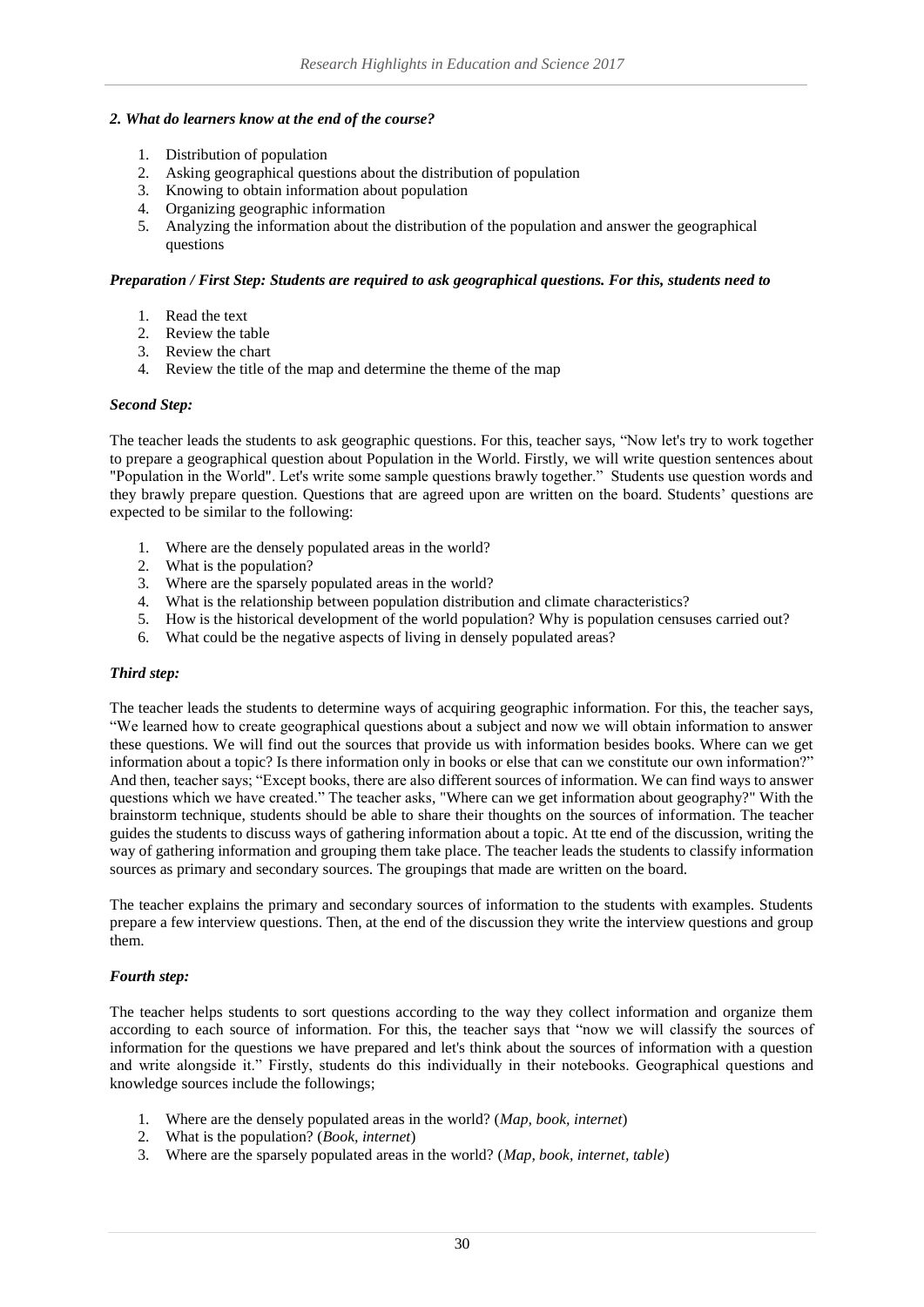- 4. What is the relationship between population distribution and climate characteristics? (*Map, book, encyclopaedia*)
- 5. How is the historical development of the world population? (*Book, internet, encyclopaedia, table*)
- 6. Why is population censuses carried out? (*Book, internet, graph, table*)
- 7. What could be the negative aspects of living in densely populated areas? (*Book, internet, encyclopaedia, interview, observation*)

## *Fifth step:*

Providing students with information about geographical questions and ways of obtaining information. The teacher says, "Let's examine the Population Map of World Countries and try to explain the information by looking at the legend. This map gives us some numerical information. The legend on the lower left corner of the map will help you to obtain information from the map. What do these colors mean? What do you say? Let's guess the population of each country now by matching the numbers mentioned with these colors to the countries." And then, students use the map to write the population of countries and comparing the estimates of the countries' population by looking at maps.

Teacher says, "now let's examine World Physical Map, World Rainfall Dispersion Map and World Climate Map. Let's try to relate these three maps; is there a relationship between the distribution of the population, the forms of the earth and the distribution of the rainfall? What do you say about it?" Students direct questions to texts, maps, tables and graphs and write a brief summary of information.

#### *Sixth Step:*

The teacher helps organize the information that the students get from different sources. The teacher says the students that "we will organize the information we gathered together the information we have gained in the last few lessons. First, we will learn the ways to show numerical information with tables and graphs." For this, the teacher asks each student to open a Microsoft Excel spreadsheet on the computer. Numerical data is entered in the Excel sheet. It is expected from the students that they should create the table.

The teacher helps students transform the information they have gained from the tables into a column chart. Students summarize the collected information that is obtained from internet, books and other written sources. Students are asked to organize all the information as composition.

#### *Seventh Step:*

The teacher leads the students to analyze the geographical information and to answer the geographical questions. For this, the teacher says, "We will now examine the information which we gained from different sources and use that information to develop relationships. Then, we will try to give answers to the questions that we created initially". Students firstly examine the information individually.

The geographical questions which are created in the first step are written on the board. The teacher uses the discussion method and students are provided with the opportunity to find answers to each question.

## *Eighth Step:*

Students should be able to provide the answers for a map and text. The teacher leads the students to check the answers whether it is correct or not. Students map the information that organized by them. There are two ways to do this. By using a paint program on computer or using an empty World Map. The teacher leads the students to analyze the geographical information and to answer the geographical questions.

#### **CONCLUSION**

A qualified geography education is only possible if the purposes of the lesson are achieved. In achieving these goals which the skills gained in the school should be linked to their daily lives by the students.